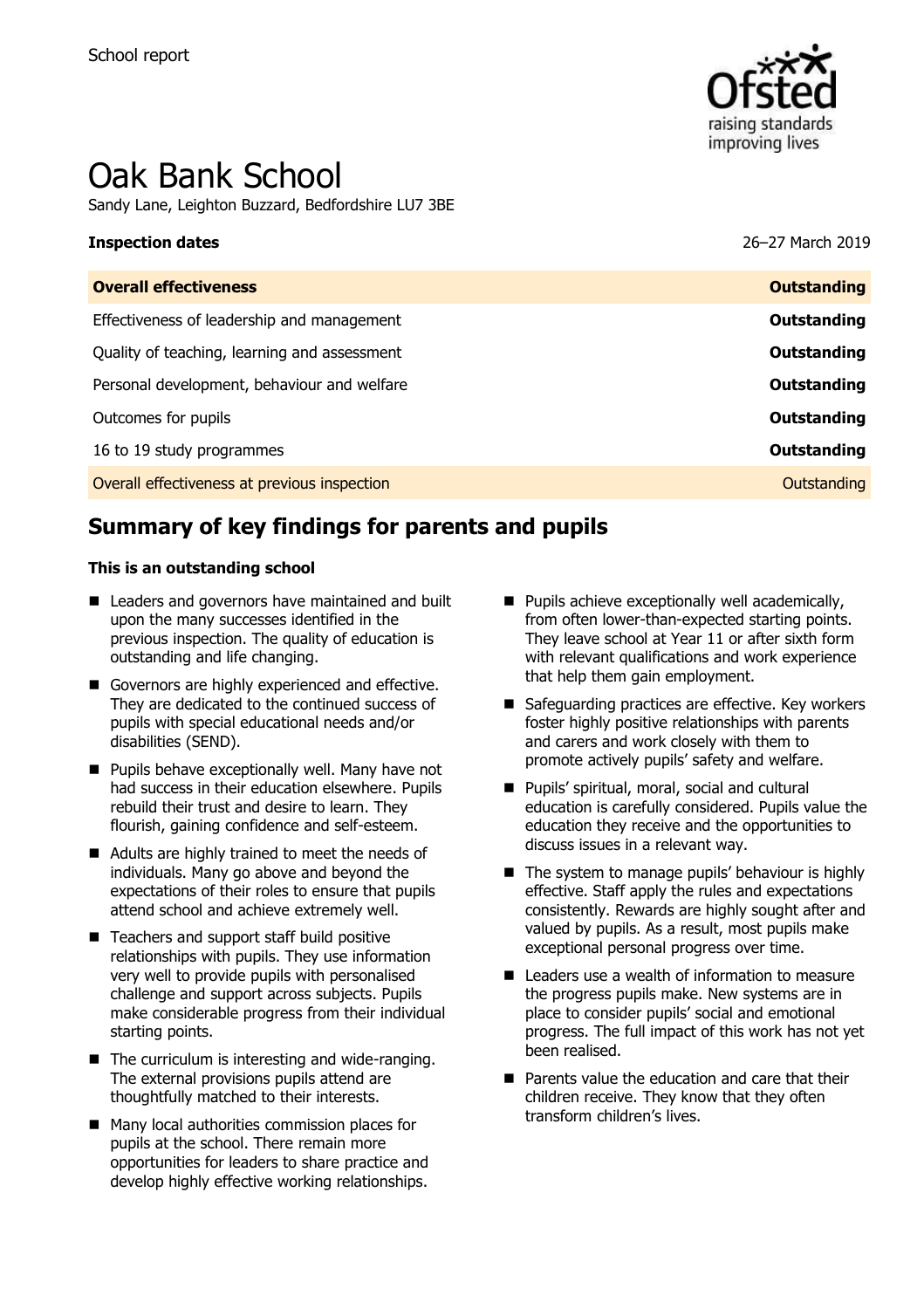

## **Full report**

### **What does the school need to do to improve further?**

- Continue with work to measure the progress pupils make in their social and emotional development and use this to increase opportunities for even more individual success.
- Continue to establish mutually effective relationships and sharing of good practice with the local authorities who commission places for pupils at the school.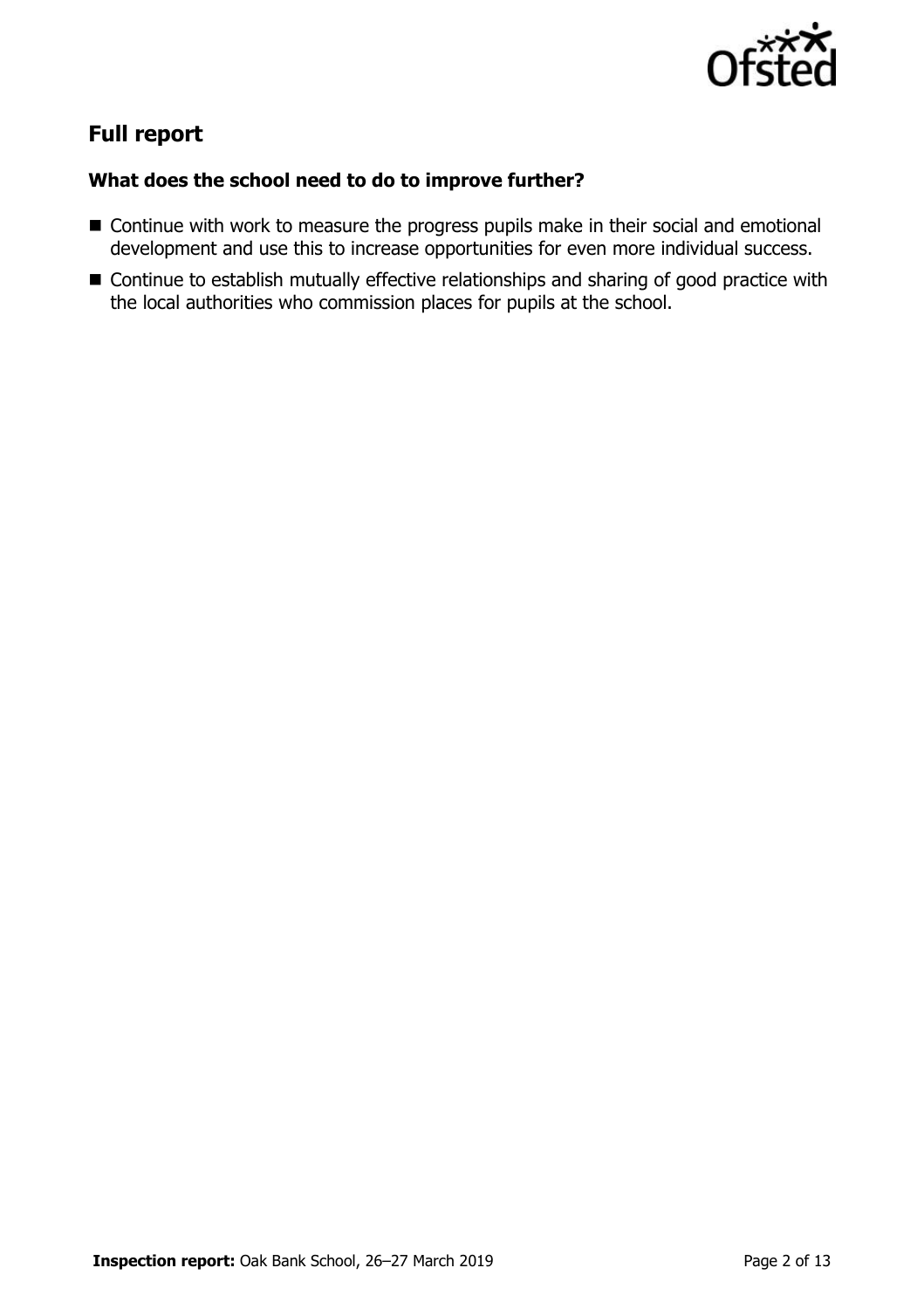

## **Inspection judgements**

#### **Effectiveness of leadership and management COULDER COULDER OUTSTANDING**

- Leaders at all levels work as a cohesive team to deliver a high-quality education and welfare provision. Pupils are at the centre of all that governors, leaders and staff do. Pupils settle well and make impressive personal and academic progress.
- The executive headteacher is ably supported by two highly experienced deputy headteachers, together with other equally dedicated senior leaders. As a senior team, they work tirelessly to ensure that every pupil is known well, kept safe and provided with a curriculum that helps individuals re-engage with school life. Leaders' vision is demonstrated in well-established and highly effective practice.
- Staff are overwhelmingly proud to work at the school. They recognise the positive improvements since the previous inspection. Staff at all levels are very well trained, and they use their expertise well to build positive and effective relationships with pupils.
- There have been changes in the senior leadership, particularly at the head of school position, since the previous inspection. However, the unwavering ethos, vision and direction that everyone follows have ensured that leadership remains outstanding.
- Leaders provide training and support for other schools, locally and nationally. Leaders have an excellent grasp of providing high-quality education and care for pupils with SEND. They have expertise in and secure knowledge of designing an interesting and personalised curriculum. This, together with a clear and rigorously applied behaviour management system, results in pupils re-engaging with learning.
- The provision of pupils' spiritual, moral, social and cultural education is excellent. Pupils who responded to their questionnaire agreed that adults listen to them and encourage them to respect people from other backgrounds and to treat everyone equally. Pupils have access to a well-designed and appropriate curriculum in religious education, personal development and citizenship. They value opportunities to debate and discuss issues and take advantage of these well.
- **Pupils achieve so impressively, because leaders and teachers are skilled at finding ways** to help pupils re-engage with education. Staff are deployed highly effectively as key workers. The behaviour support team is managed effectively to ensure that families and pupils have the support they need and that all pupils have every opportunity to succeed. Equality and diversity are expertly promoted.
- Middle leadership is strong. Subject leaders and other middle leaders have a clear understanding of their roles and responsibilities. They ensure that the quality of education, support and guidance for pupils remains of a consistently excellent standard.
- The deputy headteacher has established a new and precise system for measuring progress in pupils' social and emotional development. Recently, leaders have started to gather highly effective and useful information from which staff can plan further opportunities for pupils to develop their knowledge and skills in self-awareness, relationships and social interactions. This system is currently too new to assess the full impact of its work on raising pupils' personal achievement.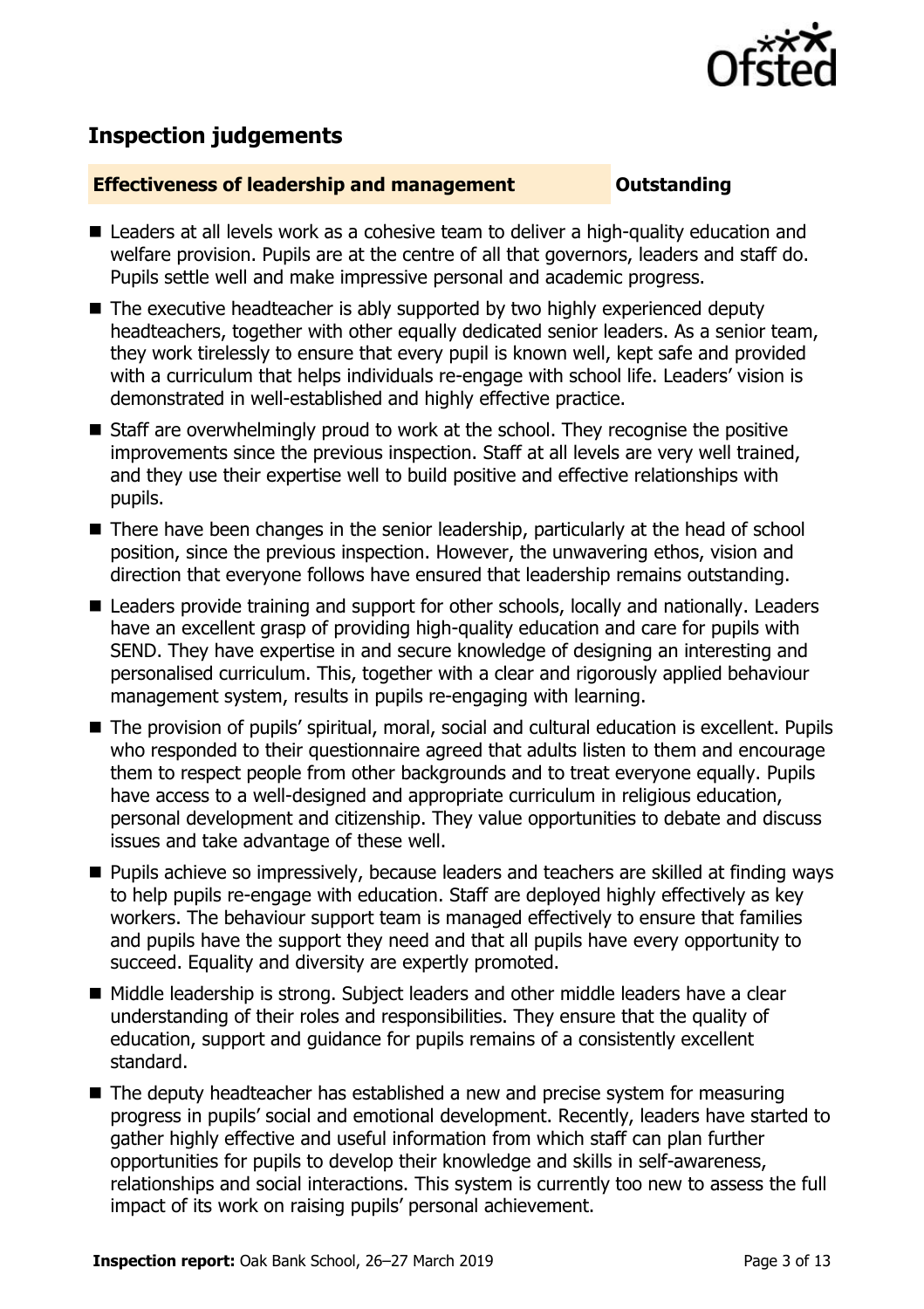

### **Governance of the school**

- Governance is highly effective. The governing body has both the expertise and dedication to hold school leaders effectively to account for pupils' achievement.
- The governing body is ably led by the experienced chair of governors. Minutes of meetings demonstrate that governors are provided with accurate and thorough information regarding pupils' personal and academic achievements. Governors then further challenge and support leaders, so that decisions are made that enable pupils to continue to excel.
- Governors are relentless in seeking new ways to improve the school. The new sports hall is an example of their determination to provide high-quality education for the pupils in their care. Governors ensure excellent value for money.
- Governors recognise that there could be improvements in the working relationships with some of the local authorities that commission places for pupils at the school. As an academy, governors want to ensure that pupils receive the very best provision possible within the local area. They have a strong desire to work well with all local authority partners and schools and are seeking ways to achieve this.

### **Safeguarding**

- $\blacksquare$  The arrangements for safeguarding are effective.
- Leaders ensure that all aspects of safeguarding are compliant. The checking of the suitability of staff to work with young people is rigorous. Policy and training reflect the most recent government guidance. Leaders report thoroughly to governors regarding safeguarding concerns, to ensure that the strong culture of keeping pupils safe and well looked after is nurtured further.
- Staff are trained effectively. A culture of child protection is deeply rooted within the school. Staff at all levels know and understand their responsibilities. They report concerns diligently, so that designated safeguarding leaders can carry out their roles effectively.
- Leaders and staff identify appropriately where pupils or families require further help. Staff are vigilant when situations for pupils go wrong, inside and outside the school. They report criminal activity that pupils may have been involved in, or where there have been issues concerning pupils who may be involved in county lines or drugs. Good links with the police service are in place to provide appropriate support and guidance.
- Staff are alert and diligent in their safeguarding roles. The behaviour support workers and pupils' key workers take swift action when a pupil requires support for an emotional or mental health issue that could impact on the individual's safety.
- $\blacksquare$  Staff often go above and beyond to respond to a communication from a pupil, even outside school hours. Staff are diligent in acting on their responsibilities and ensure that they maintain positive relationships with pupils.
- The school has seven trained designated safeguarding leaders. Leaders analyse and check safeguarding records thoroughly so that they can involve external agencies when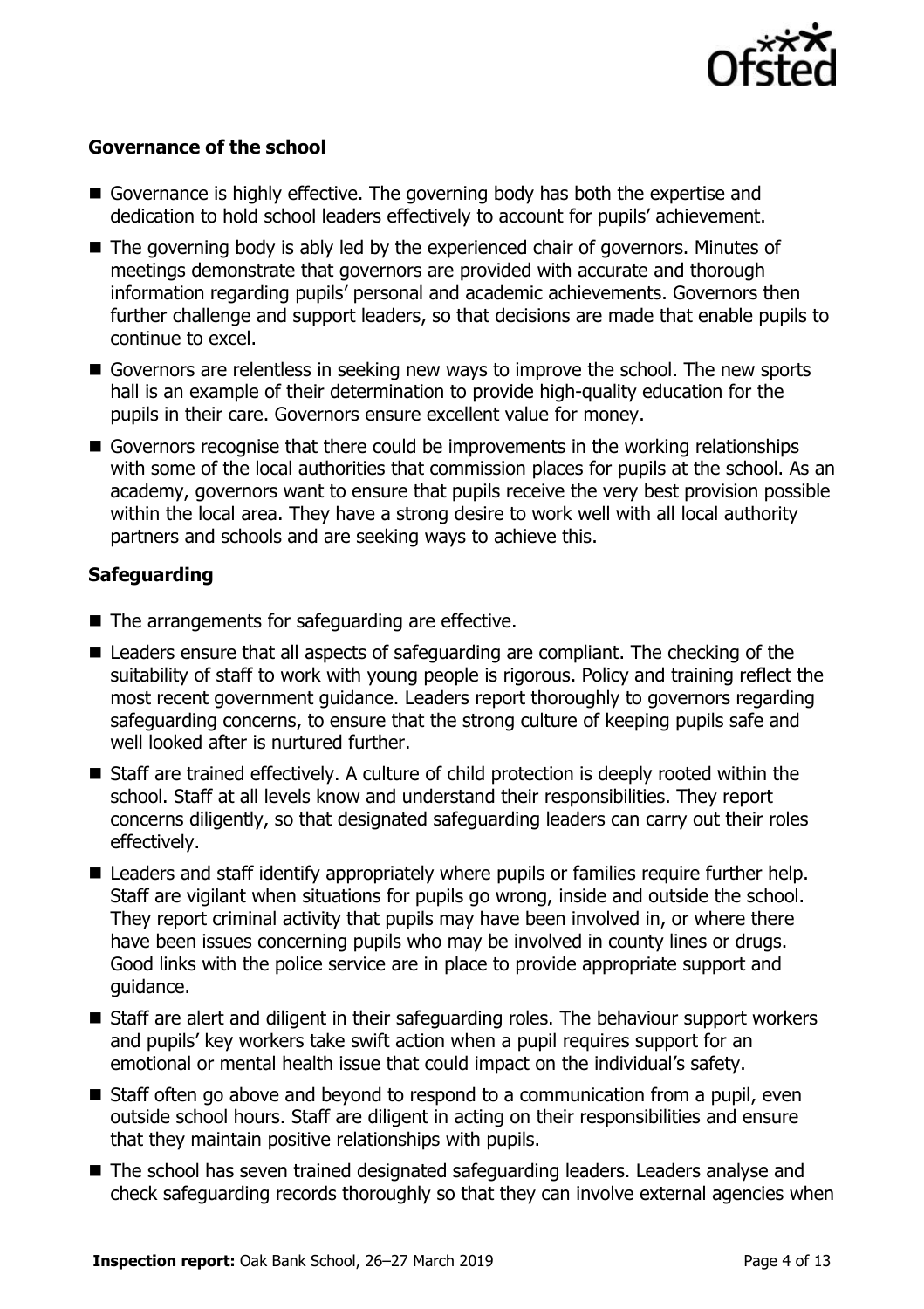

necessary. Referrals are conducted in a timely way and always with the best interests of the pupils in mind.

■ The use of physical intervention is reviewed regularly. Leaders analyse the information and ensure that staff are very well trained to use the agreed processes. Measures are in place to ensure that pupils are safe, and adults use restrictive physical intervention as a final resort. School records demonstrate that this is the case.

#### **Quality of teaching, learning and assessment Outstanding**

- The quality of teaching, learning and assessment is consistently strong within all subjects and for the different key stages. Teachers and support staff have highly positive relationships with pupils, built on mutual respect. In both academic and vocational subjects, adults have created purposeful learning environments built on pupils working hard and making good progress.
- **Pupils'** engagement in lessons is high. This is because teachers have considered the right sequences of learning, so that pupils build their skills and abilities. Teachers have high expectations of pupils' behaviour and involvement in learning. These expectations are consistently applied. Therefore, lessons flow easily and, where pupils find a lesson challenging, there are well-established strategies so that the learning is not disrupted for others.
- The teaching of mathematics is very well considered, from teachers' thorough understanding of pupils' previous achievement information. Learning is then well designed so pupils can make the best progress possible. Often pupils receive one-toone tuition, which is highly effective. Teachers respond quickly to the individual needs of pupils and change the speed, level of challenge or activity appropriately. Consequently, pupils make consistently good progress in mathematics.
- The teaching of reading is carefully planned across all year groups, so that pupils rapidly gain the skills for and love of reading. High-quality novels and well-chosen texts which are appropriate but often have a lower reading age requirement than the actual age of the reader, are used effectively. Pupils experience success with reading and begin to develop their skills, often after having experienced a long period of finding reading too much of a challenge.
- **Pupils are encouraged to produce their best written work in lessons. Pupils present** their work well and are diligent when completing tasks. Their work shows that pupils build their writing skills exceptionally well over time. Where pupils use computers to produce stories, as seen in key stage 2, teachers ensure that pupils use the correct vocabulary, grammar and punctuation.
- Support staff are deployed effectively and make a strong contribution to how well pupils learn in lessons. They are skilled and help pupils understand the activities and expectations.
- In subjects such as physical education and animal care, pupils are encouraged to work socially with each other. In these lessons, teachers use the information from pupils' personal support plans to ensure that each pupil continues to develop to meet their social targets.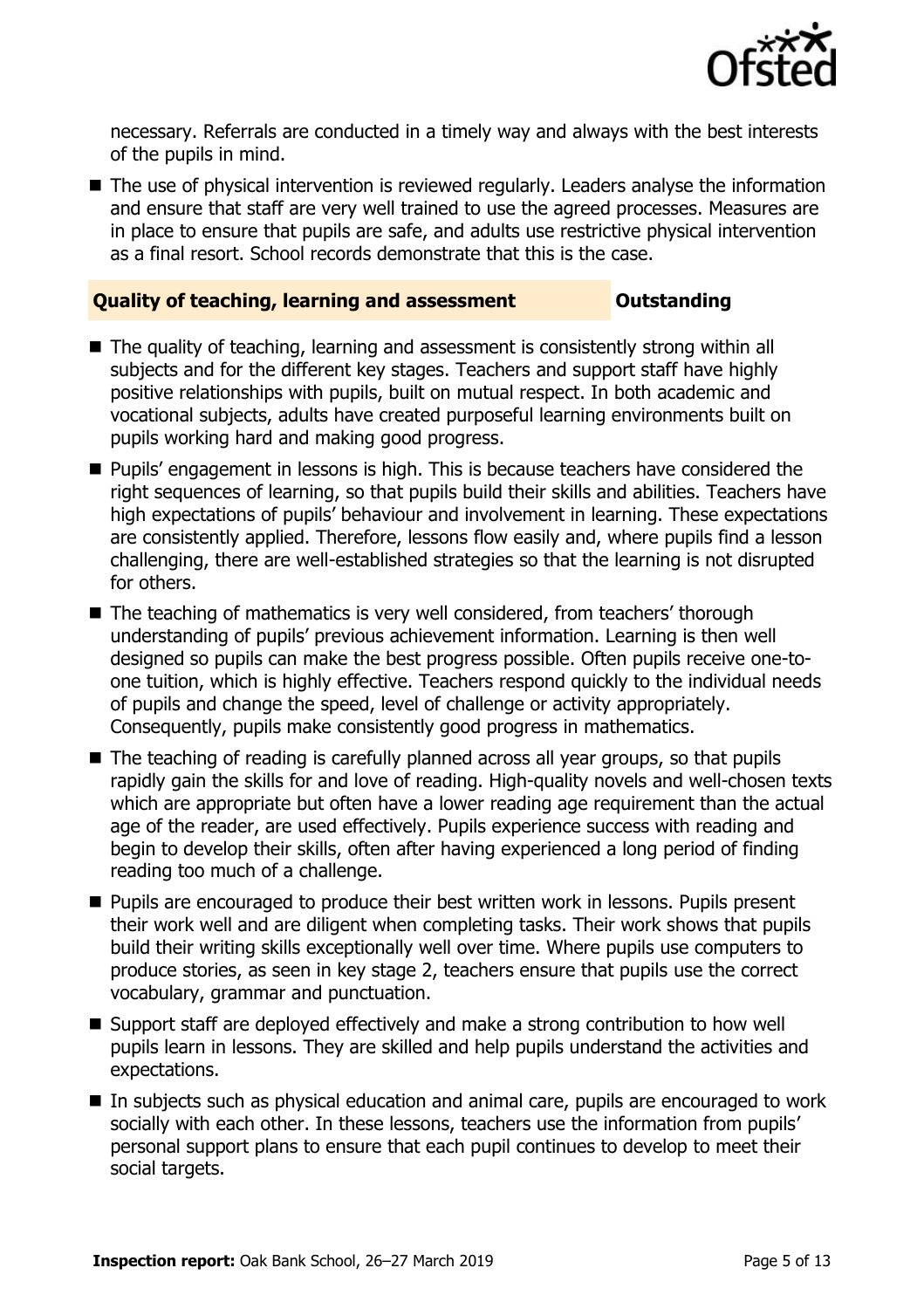

 In vocational subjects such construction and bike maintenance, pupils are provided with a wealth of opportunities to gain direct skills for future employment. Older pupils select and use tools safely and skilfully. Currently, some pupils are making bird tables that they sell within the community. In bike maintenance, pupils can use highly technical vocabulary, demonstrating their prior knowledge and understanding effectively. Pupils are gaining in confidence and making excellent progress in these subjects.

#### **Personal development, behaviour and welfare <b>COUTS** Outstanding

#### **Personal development and welfare**

- The school's work to promote pupils' personal development and welfare is outstanding. Staff give the utmost care and consideration to meeting every pupil's welfare needs. Key workers build trusting relationships with pupils. This results in pupils developing effective relationships with adults and often restoring them to a point at which pupils can re-engage with school life.
- **Parents speak enthusiastically about the wealth of assistance that staff provide to** families. Many parents reported that staff go above and beyond what is expected. They value the care and guidance their children receive.
- The quality of careers education and quidance is exceptional. Pupils are provided with a wide range of external provision that is carefully and thoughtfully considered with pupils' interests in mind. Consequently, by the time they leave school, pupils mostly have clear pathways into work, college, the sixth form or occasionally apprenticeships.
- **Pupils are expected to speak respectfully and with care to each other and adults. The** consistent promotion of inclusion and tolerating differences in the school is well established. One feature demonstrating the impact of this work is the absence of any derogatory language or swearing. Pupils understand the codes of conduct and willingly accept the fair and consistent approach of adults to issuing warnings as part of the behaviour management system.
- There are well-established routines at the start of the day. Pupils are greeted warmly. They willingly follow the expectations, handing in their mobile phones and personal items not required over the school day. Breakfast is provided and enjoyed by pupils. The start of the day is positive, friendly and well ordered.
- At the end of every day, pupils take part in the school's excellent enrichment programme, before they return home in taxis. During these times, pupils choose from a wide range of activities where they enjoy social interactions or have time to develop their physical education further. Enrichment time is well designed to develop a positive end to the school day.
- **Pupils who completed the pupil questionnaire all agreed that they have an adult that** they can talk to if something is worrying them and that teachers listen to them. They mention that bullying does happen at times, but that teachers are good at resolving issues. One comment made summed up many from pupils in the school: 'This is the school that has helped me the most ever.'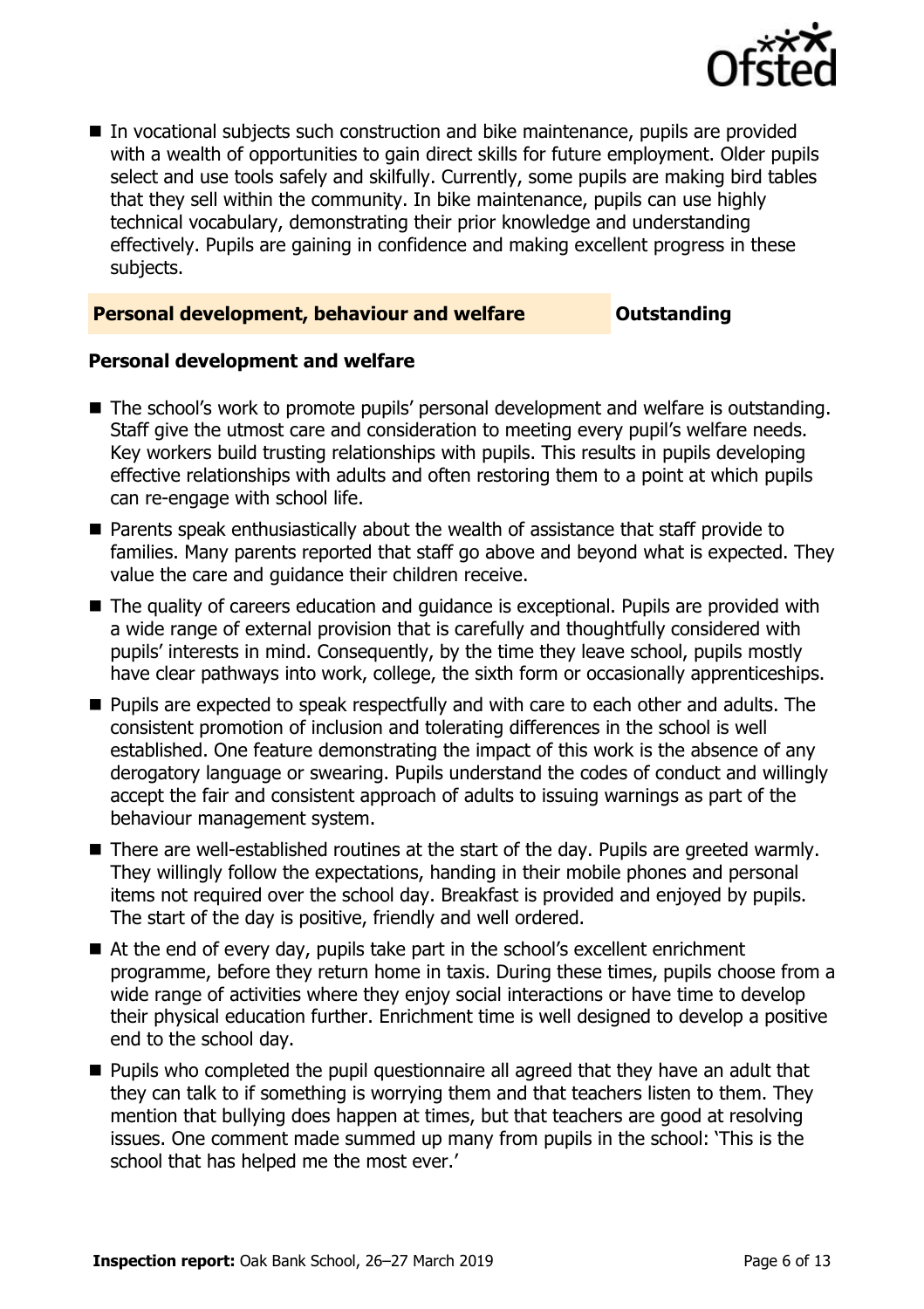

### **Behaviour**

- $\blacksquare$  The behaviour of pupils is outstanding. Many pupils have not experienced success in their earlier education settings or have multiple needs that mean they have a distrust of adults and institutions. At Oak Bank School, pupils learn to build trusting relationships. This results in better attendance.
- Attendance remains below the national average. However, some pupils had not attended school regularly for a significant period prior to joining the school. Over this year, the number of pupils who have less than 60% attendance has decreased from 31 to 19. The school works closely with the minority of pupils who have less than 20% attendance. These pupils receive home tuition and access to external provision.
- There are a significant number of pupils whose attendance at Oak Bank School is close to or above the national average and has improved markedly since they joined the school. This is a vast improvement for these individuals. One parent, whose views, expressed the sentiments of others, stated: 'My child looks forward to coming to the school and is always smiling.'
- **Pupils are exceptionally polite and well-mannered and demonstrate respect for staff,** greeting adults easily and with appropriate humour.
- During the inspection, there was a fire evacuation. Pupils responded swiftly and in an orderly way. They clearly knew and followed the correct procedures. The high standard of pupils' behaviour contributed to the drill being efficiently and effectively executed.
- Gaining a level 2 for good behaviour is seen as a reward that is worth aiming for. Pupils wear their level 2 uniform with pride, and have their name engraved onto a board in the entrance as a mark of their success. This award and the additional privileges it brings often mean that pupils make a permanent and positive change to their behaviour choices. This lasts the remainder of their time in the school. Currently, there are 16 pupils who have earned this status.
- The school's behaviour management records demonstrate that, over time, the need to issue yellow and red warnings for poor behaviour choices diminishes for individuals. The longer pupils attend and stay at school, the better their behaviour becomes. Behaviour incidents in key stages 4 and 5 are virtually non- existent.

#### **Outcomes for pupils Outstanding**

- Pupils arrive at Oak Bank with attainment that is often behind others of their age because of disruptions in their previous schooling. They are often disenchanted with and disengaged from education. Once settled, most pupils make exceptional progress from their individual, often very low, starting points.
- Published information and comparisons with national averages do not demonstrate the impressive amount of progress pupils make. Pupils sit a wide range of recognised qualifications that prepare them well for the next stage of their education or employment. All pupils achieve a qualification in mathematics and English, from functional skills through to GCSEs. Currently, more pupils in Year 11 are preparing for GCSE English and mathematics than in previous years.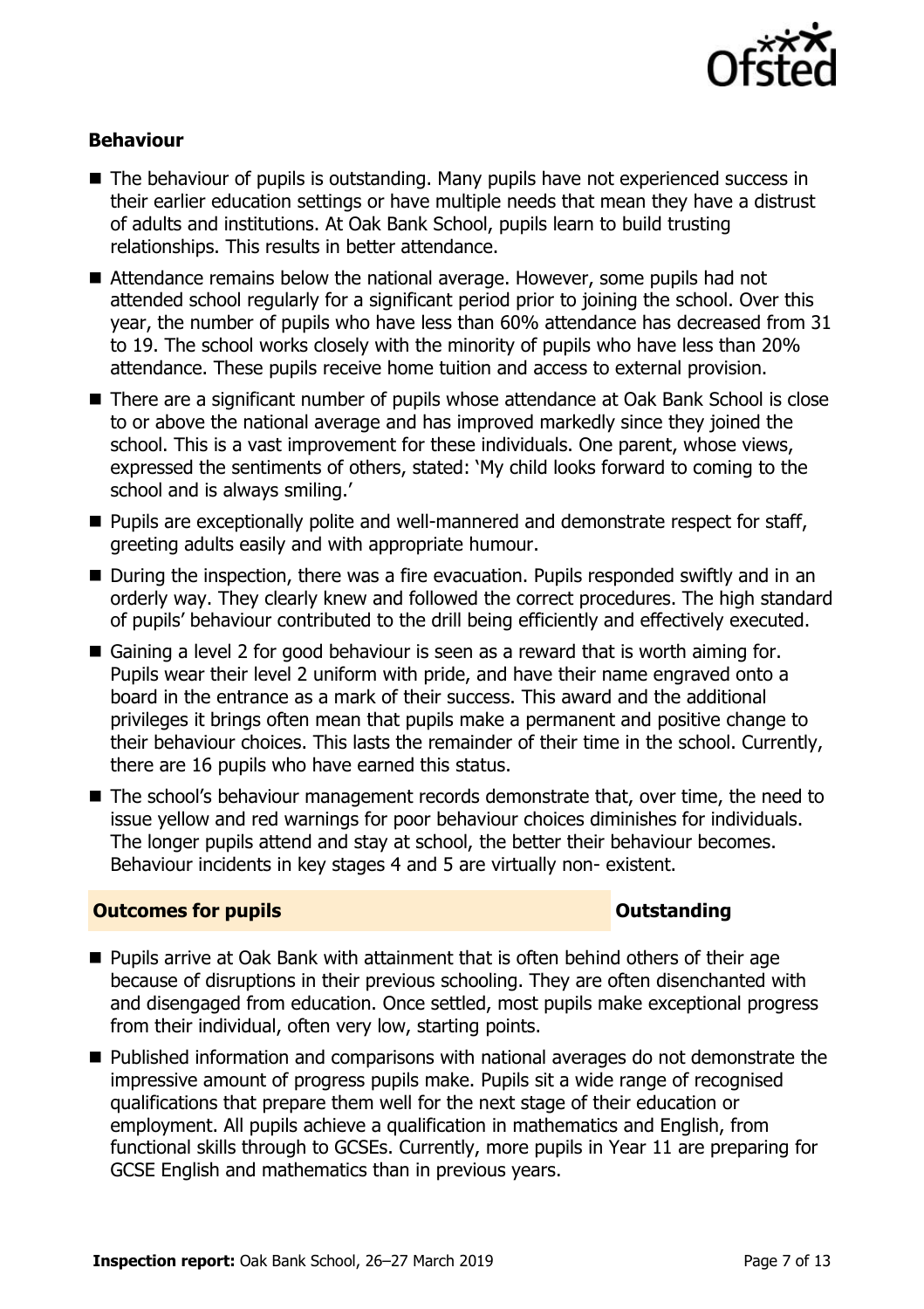

- Younger pupils who join in Years 5 or 6 make rapid progress in reading, writing and mathematics. From their work books, pupils are making very good progress in writing. This year, pupils are sitting the national tests in reading and mathematics by the end of Year 6, which is a significant achievement for these pupils
- In vocational subjects, pupils make excellent progress at the school and in their off-site provisions. Pupils spoken with were highly confident and valued the experience and skills gained. Many secure further training or employment in the subject they have studied, such as plastering, fish husbandry, music technology, sports and fitness and sports leadership.
- **Pupils who receive their education through home tutors also attend the off-site** provisions. These pupils are provided with the same access to high-quality education as others in the school and their progress is considered carefully so that they make the best progress they possibly can.
- The flexibility and personalised approach to the curriculum mean that staff can quickly direct pupils towards subjects that spark their interest and motivate them. This allows almost all pupils to recognise their own potential and achieve success.
- The high proportion of disadvantaged pupils make similarly impressive progress as their peers. Additional funds are used well to ensure that these pupils achieve well.
- **Pupils often make exceptional progress over time in mathematics and English.** Consequently, pupils leave with relevant qualifications that allow them to enter sixth form, further education or employment.

### **16 to 19 study programmes Distances Outstanding**

- Since the sixth form was introduced in 2016, it continues to go from strength to strength. Students who are successful in their interviews are proud to be a part of this provision. They work hard and achieve qualifications that support their entry into college or the workplace.
- Leadership and the quality of teaching in the sixth form are excellent. Leaders are dedicated to ensuring and determined that every student should succeed and have a meaningful career pathway once they leave Oak Bank School.
- The use of a wide range of external providers enables students to study vocational courses regularly each week. The external provision leads pupils directly into work or gaining further skills and qualifications. Staff spoken with from several of the external providers speak highly of the school and its students. One provider stated: 'Oak Bank School is a great school; they do a lot of excellent work.'
- Students who were spoken with or who responded to their questionnaire were positive regarding the information they receive about careers and next steps after they leave the school. They would recommend the school to others and comment highly positively about the quality of teaching they receive.
- **Students have aspirational and highly personal learning plans so that they can excel.** They are provided with a personalised curriculum that meets their needs, providing suitable challenge and a clear progression pathway. Consequently, students who remain at the sixth form make consistently good and better progress.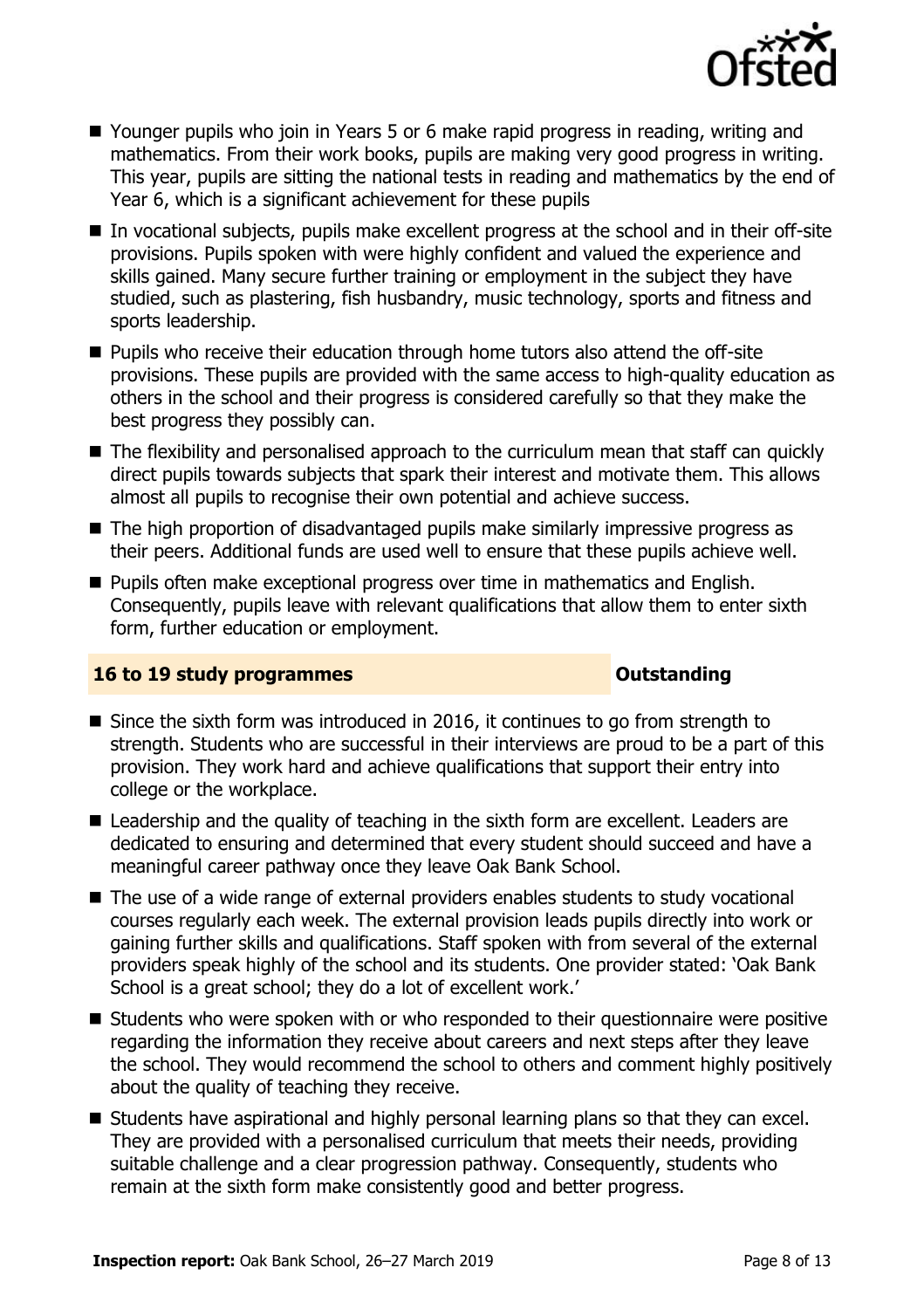

- As part of their core learning, students improve their literacy and numeracy through functional skills, GCSE qualifications or other awards. They also continue with their well-being learning programme to enable them to become emotionally resilient and ready for adult life.
- Behaviour is excellent. Students value the education they receive. They are very well respected as individuals. By this stage, many travel to school alone, using public transport or bicycles. Staff provide care and instructions to ensure that their students keep safe when travelling.
- Students continue to learn about keeping themselves safe and healthy, both physically and emotionally. They use the sporting facilities regularly to get fit in the gym or to practise boxing. They are provided with high-quality tuition, often from external visitors and professionals.
- The sixth form continues to grow. The number of students due to start in September 2019 is 15. These students are already well prepared for this next stage in their academic career. The number of students moving on to apprenticeships is starting to increase.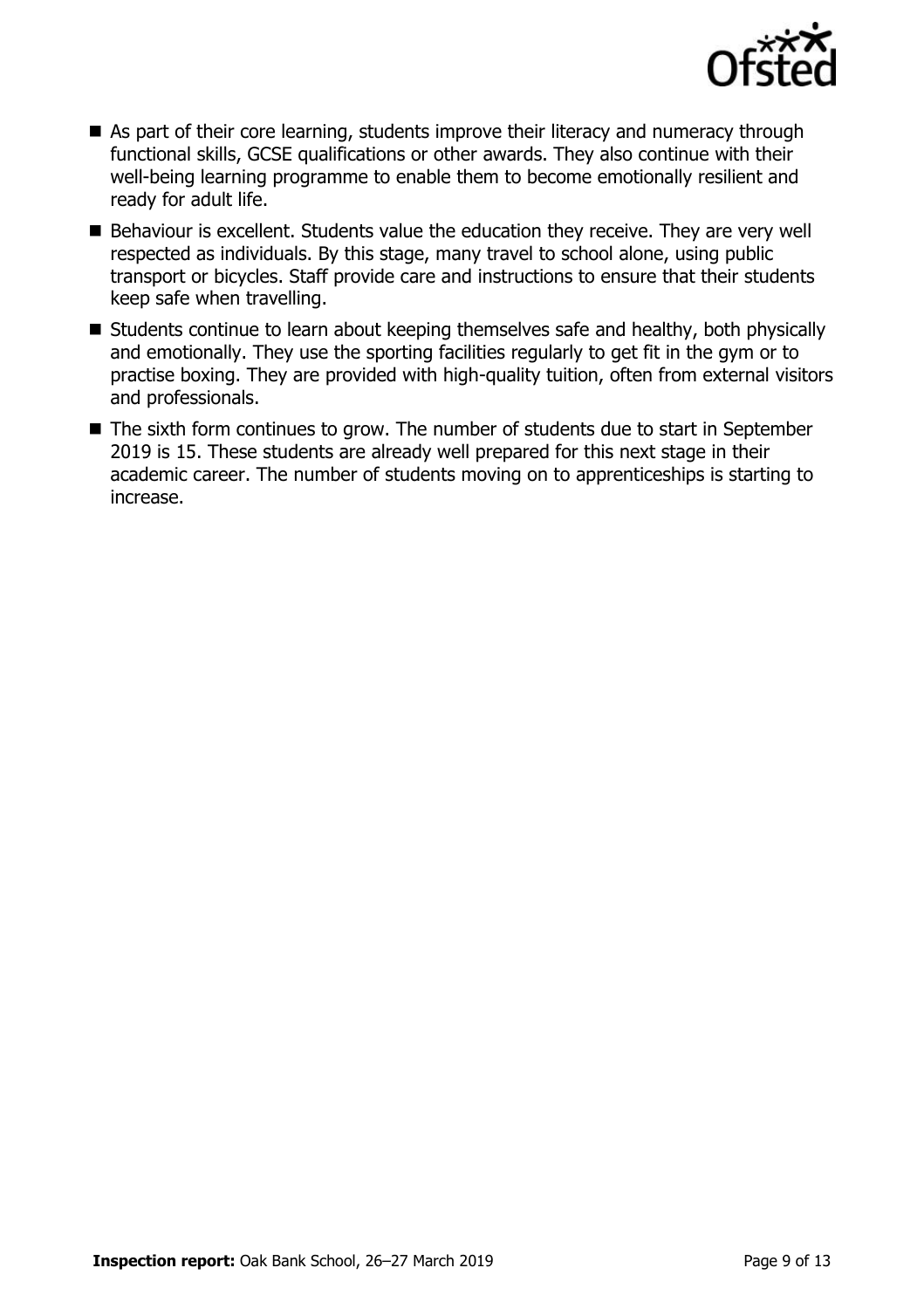

## **School details**

| Unique reference number | 140286               |
|-------------------------|----------------------|
| Local authority         | Central Bedfordshire |
| Inspection number       | 10057798             |

This inspection of the school was carried out under section 5 of the Education Act 2005.

| Type of school                                           | Special                          |
|----------------------------------------------------------|----------------------------------|
| School category                                          | Academy special converter        |
| Age range of pupils                                      | 9 to 19                          |
| Gender of pupils                                         | Mixed                            |
| Gender of pupils in 16 to 19 study<br>programmes         | Mixed                            |
| Number of pupils on the school roll                      | 105                              |
| Of which, number on roll in 16 to 19 study<br>programmes | 9                                |
| Appropriate authority                                    | The governing body               |
| Chair                                                    | Peter Banwell                    |
| <b>Headteacher</b>                                       | Peter Cohen                      |
| Telephone number                                         | 01525 374559                     |
| Website                                                  | www.oakbank.beds.sch.uk          |
| Email address                                            | schooloffice@oakbank.beds.sch.uk |
| Date of previous inspection                              | 7□8 July 2015                    |

### **Information about this school**

- Oak Bank is a special school which caters for pupils who have social, emotional and mental health difficulties, including associated challenging behaviours. Many have additional special educational needs such as autistic spectrum disorder, attention deficit and hyperactive disorders and speech, language and communication difficulties.
- Places for pupils are commissioned at the school by several local authorities, Including Central Bedfordshire, Hertfordshire, Buckinghamshire, Milton Keynes and Luton. All pupils who are referred to the school have an education, health and care plan.
- The school has been a stand-alone academy since November 2013. In September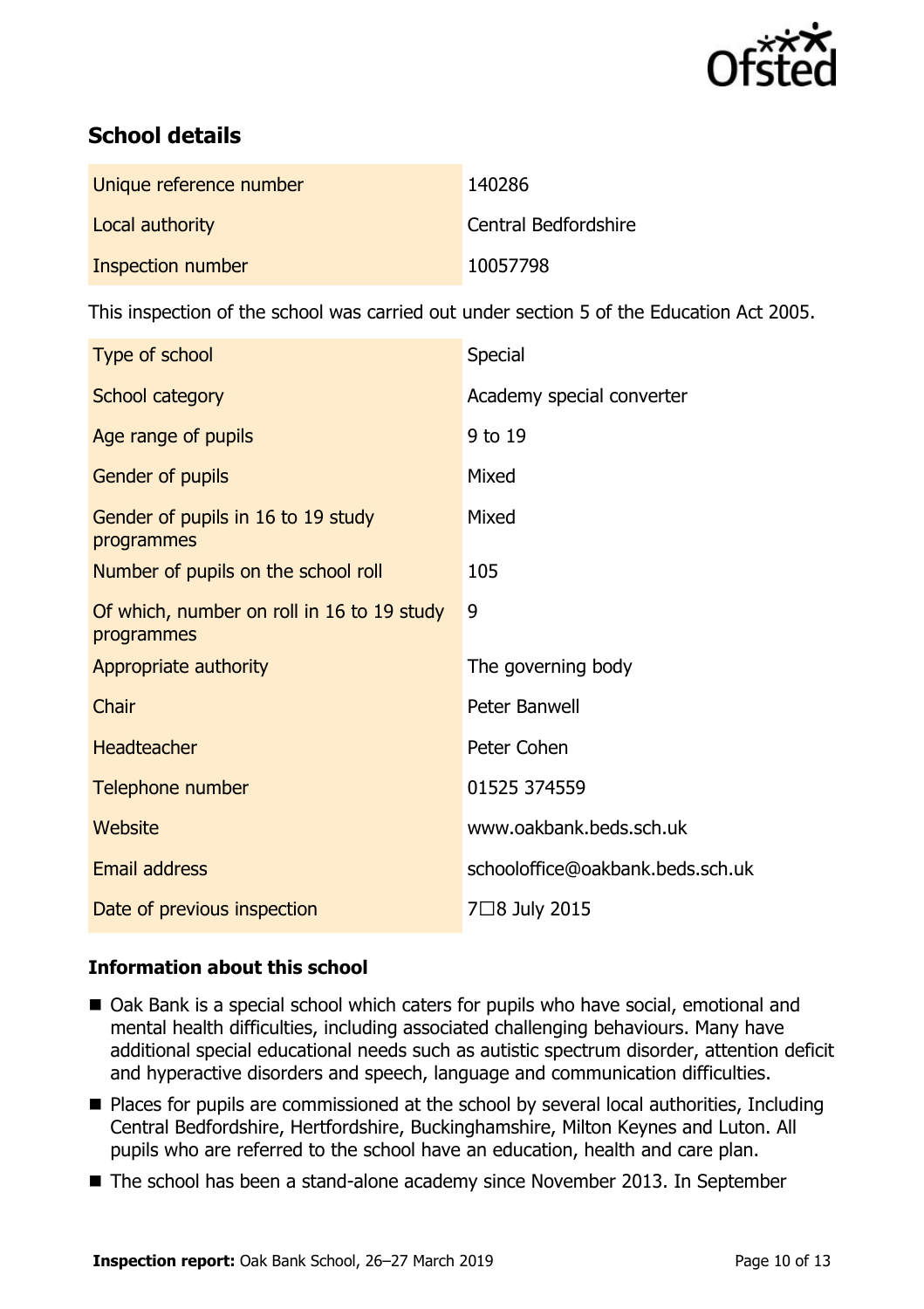

2016, the school added a sixth form and increased the age of pupils taught to 19.

- This is a growing school. Leaders are admitting up to 10 more pupils in September 2019 and will then provide education for 115 pupils.
- Most pupils are from White British backgrounds. Most pupils are boys. There are currently 10 girls. The proportion of pupils who have English as an additional language is in the lowest 20%of schools nationally.
- **Pupils arrive at the school at any point in their educational career and can arrive as late** as Year 11. Many have had disruptions to their education before attending Oak Bank School. Most have been excluded from their previous school. Some have been school refusers or have attended school rarely.
- The proportion of disadvantaged pupils is above the national average.
- The executive headteacher is also executive headteacher of the Academy of Central Bedfordshire. The executive headteacher is a national leader of education.
- The school makes extensive use of a wide range of external provisions. Providers include Angling for success (A4S), Academy of Central Bedfordshire (ACB), Bryerley Spring Farm, C&G Plastering, Edu Create (EduCr8), Develop, Hockwell Ring, Jam Rock media, Kik Start, Reactiv8, Seeds of Change, Snoosh Performance Gym and Bedford College.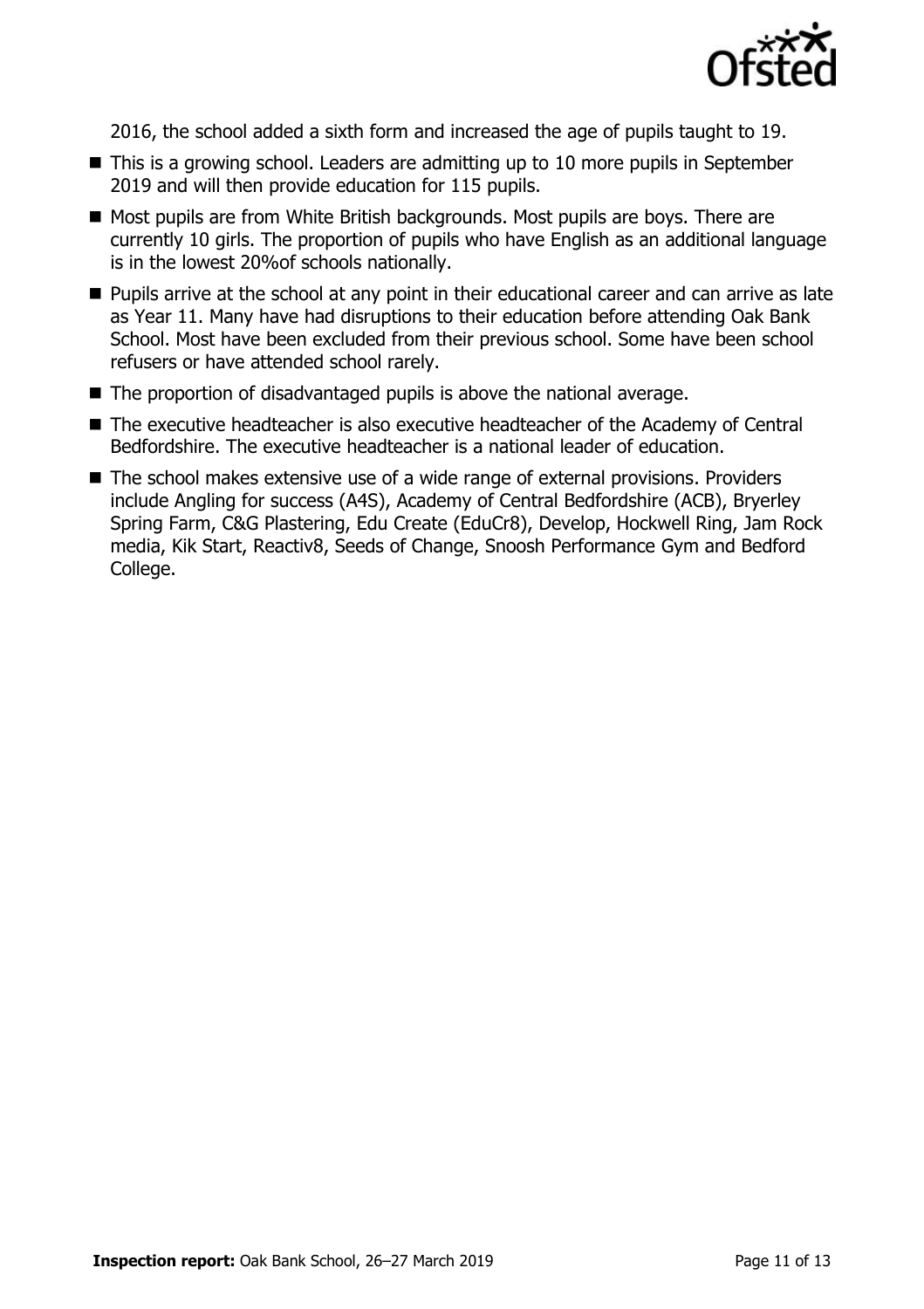

## **Information about this inspection**

- $\blacksquare$  The inspectors gathered a range of information to judge the quality of teaching, learning and assessment. This included observing learning in a wide range of subjects and throughout the school day, sometimes jointly with school leaders.
- The inspectors spoke with pupils, considered the work they produced in books, and evaluated education, health and care plans and the school's own information to check the progress pupils make over time.
- Meetings were held with the executive headteacher, other senior leaders, middle leaders and staff. A meeting was held with the chair of governors and other representatives of the governing body.
- Inspectors spoke with the director of education from the local authority in Central Bedfordshire. An inspector visited an external provider and held telephone conversations with several others.
- Inspectors looked at a wide range of documents, including plans for future improvement and the school's evaluation of its own performance.
- Policies and procedures for safeguarding pupils were examined, including the statutory information on the recruitment of staff.
- The inspectors spoke with parents on the telephone to gather their views. Parental views were analysed from the 22 responses to Ofsted's online survey Parent View. Seven responses to the free-text service were considered.
- Views were analysed from the 23 responses to the online staff questionnaire and the nine to the pupil questionnaire.
- Inspectors observed pupils' conduct at breaktimes and lunchtimes, as well as at the transition between lessons. The start and end of the school day were also observed.

### **Inspection team**

Kim Hall, lead inspector **Her Majesty's Inspector** 

Lynda Walker **Communist Communist Communist Communist Communist Communist Communist Communist Communist Communist Communist Communist Communist Communist Communist Communist Communist Communist Communist Communist Communis**